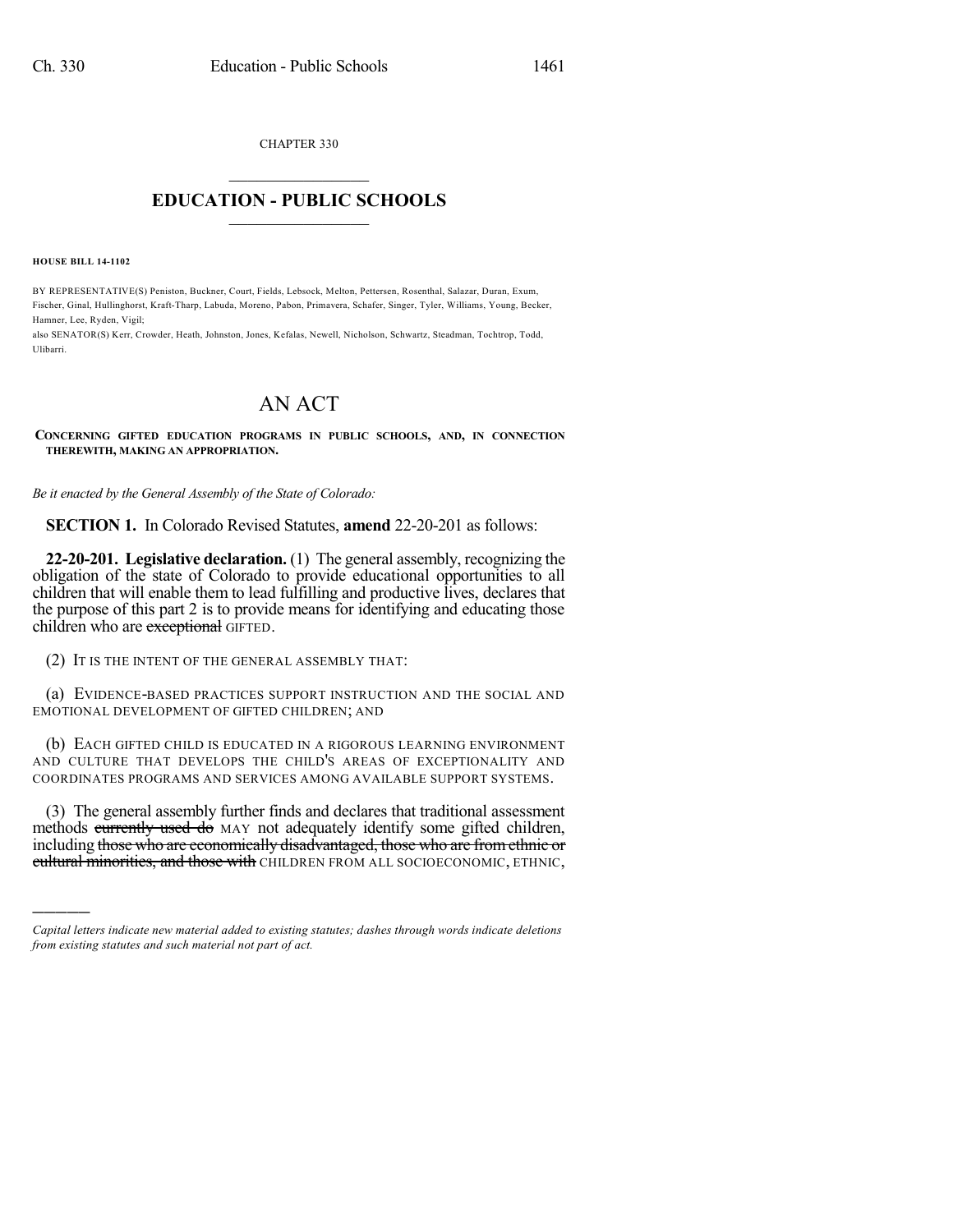AND CULTURAL POPULATIONS AND GIFTED CHILDREN WHO ALSO HAVE disabilities. and IT IS THEREFORE THE GENERAL ASSEMBLY'S INTENT that the state board, the department, and every administrative unit are encouraged to give the highest priority to the identification of INCLUDE ALL STUDENT GROUPS IN EACH ADMINISTRATIVE UNIT'S PROCEDURES FOR IDENTIFYING gifted children and to the development of FOR DEVELOPING educational programs that include gifted children.

(4) THE GENERAL ASSEMBLY DECLARES THAT, FOR PURPOSES OF SECTION 17 OF ARTICLE IX OF THE STATE CONSTITUTION, GIFTED EDUCATION PROGRAMS ARE ACCOUNTABLE PROGRAMS TO MEET STATE ACADEMIC STANDARDS AND MAY THEREFORE RECEIVE FUNDING FROM THE STATE EDUCATION FUND CREATED IN SECTION 17(4) OF ARTICLE IX OF THE STATE CONSTITUTION.

**SECTION 2.** In Colorado Revised Statutes, **amend** 22-20-202 as follows:

**22-20-202. Definitions.** As used in this part 2, unless the context otherwise requires:

(1) "Administrative unit"means a school district, a board of cooperative services, or the state charter school institute that is providing educational services to exceptional children and that is responsible for the local administration of this article.

(2) "Advanced learning plan"  $or$  "ALP" means a written record of A gifted and talented STUDENT'S STRENGTHS AND ACADEMIC AND AFFECTIVE LEARNING GOALS AND THE RESULTING programming utilized with each gifted child and considered in educational planning and decision-making.

(3) "ANNUAL PLAN" MEANS AN ADMINISTRATIVE UNIT'S COMPREHENSIVE GIFTED EDUCATION PLAN AND ANNUAL PROPOSED BUDGET FORM THAT THE ADMINISTRATIVE UNIT SUBMITS TO THE DEPARTMENT PURSUANT TO STATE BOARD RULES.

(4) "APTITUDE" MEANS AN EXCEPTIONAL ABILITY TO REASON AND LEARN. SCREENING PROCEDURES FOR GIFTED CHILDREN MAY CONSIDER APTITUDE IN THE CONTEXT OF A DEFINED TOP RANGE OF PERFORMANCE OR TEST SCORES FOR PURPOSES OF RECOGNIZING GIFTED POTENTIAL OR FOR IDENTIFYING A TALENT POOL FOR DEVELOPING GIFTEDNESS IN ONE OR MORE DOMAINS, AS DEFINED BY RULE OF THE STATE BOARD.

(5) "ASSESSMENT" MEANS METHODS, TOOLS, AND DATA COLLECTED AS A BODY OF EVIDENCE FOR USE IN THE FOLLOWING GIFTED EDUCATION PROCESSES:

(a) IDENTIFICATION AND PROGRAMMING; AND

(b) MONITORING THE GIFTED CHILD'S PERFORMANCE AND OUTCOMES.

 $\left(\frac{3}{2}\right)$ (6) "Board of cooperative services" means a regional educational services unit created pursuant to article 5 of this title and designed to provide supporting, instructional, administrative, facility, community, or any other services contracted by participating members.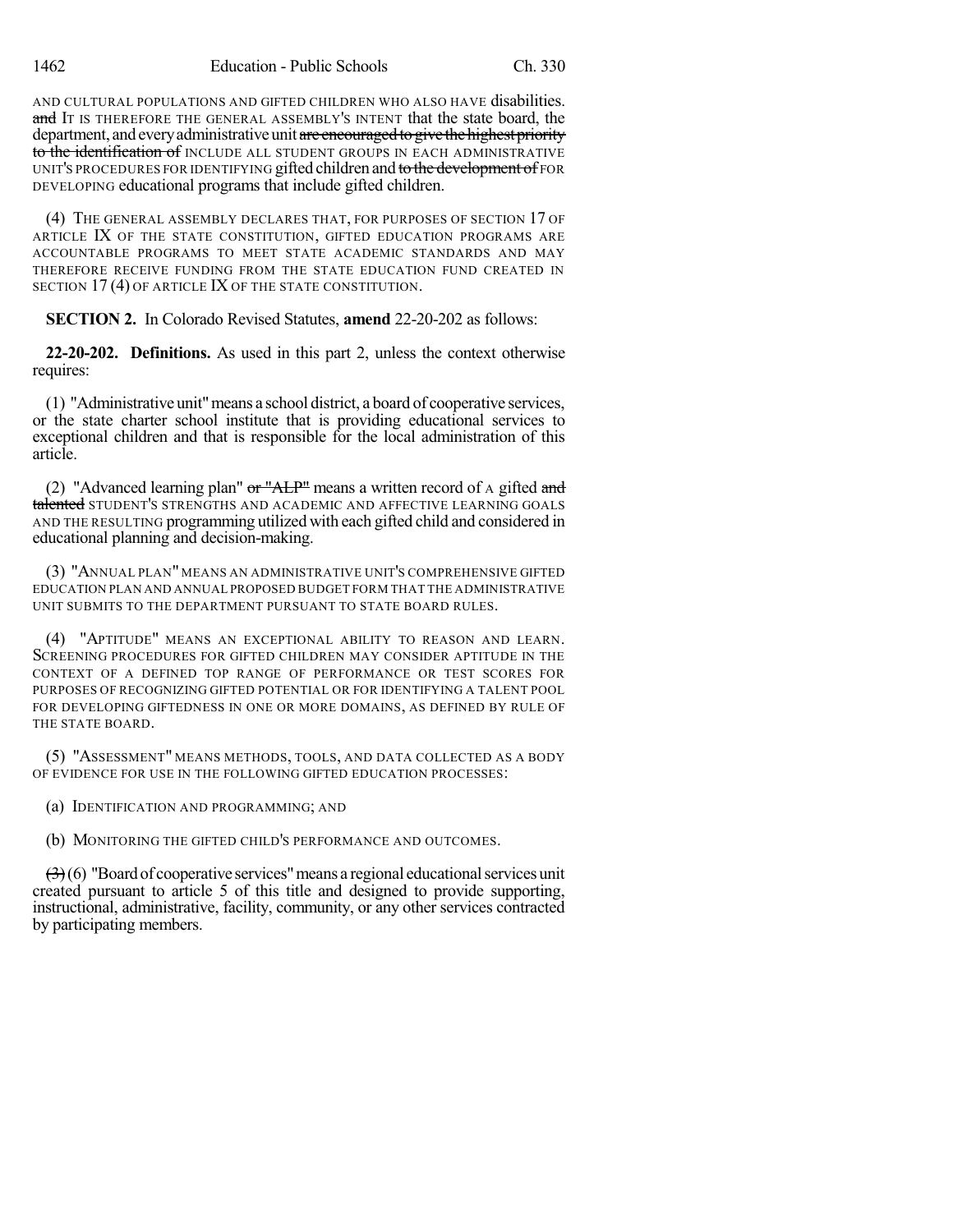(7) "COMPETENCE"MEANS DOCUMENTED PERFORMANCE,ACHIEVEMENT,OR TEST SCORES ON STANDARDIZED OR LOCALLY NORMED TEST RESULTS. SCREENING PROCEDURES MAY CONSIDER COMPETENCE IN THE CONTEXT OF A DEFINED RANGE OF STUDENT PERFORMANCE, AS DESCRIBED BY RULE OF THE STATE BOARD, FOR PURPOSES OF RECOGNIZING GIFTED POTENTIAL OR IDENTIFYING A TALENT POOL FOR DEVELOPING GIFTEDNESS.

 $(4)$  (8) "Department" means the department of education created and existing pursuant to section 24-1-115, C.R.S.

(9) "EVALUATION" MEANS EVALUATION PROCEDURES, METHODS, AND TOOLS USED TO INITIALLY IDENTIFY A GIFTED CHILD, ASSESS AND MONITOR THE CHILD'S PROGRESS, AND EVALUATE THE CHILD AND THE GIFTED PROGRAM. EVALUATION INCLUDES, BUT NEEDS NOT BE LIMITED TO:

(a) IDENTIFYING THE CHILD'S UNIQUE STRENGTHS, INTERESTS, AND NEEDS;

(b) MONITORING THE CHILD'S ACADEMIC ACHIEVEMENT AND GROWTH;

(c) IDENTIFYING THE PRIORITIES AND CONCERNS OF THE CHILD'S FAMILY AND RESOURCES TO WHICH THE FAMILY AND THE CHILD'S SCHOOL HAVE ACCESS; AND

(d) DETERMINING PROGRAM STRENGTHS AND AREAS FOR PROGRAM IMPROVEMENT.

 $(5)(10)$  "Exceptional child" means:

(a) A child defined in section 22-20-103 (5) as a child with a disability. An administrative unit shall serve every child with a disability from three to twenty-one years of age and may serve children with disabilities from birth through two years of age.

(b) A child defined in subsection  $(6)$  (11) of this section as a gifted child. Pursuant to section 22-20-204 (1), an administrative unit shall adopt and submit to the department a programplan to identify and serve gifted children who are at least five years of age.

 $(6)$  (11) "Gifted child" means a person from four to twenty-one years of age whose APTITUDE OR COMPETENCE IN abilities AND talents and potential for accomplishments IN ONE OR MORE DOMAINS, AS DEFINED BY STATE BOARD RULE, are so outstanding that he or she requires special provisions to meet his or her educational needs.

 $(7)$  (12) "Gifted education services" or "gifted education programs" means the services or programs provided to gifted children pursuant to this part 2. "GIFTED EDUCATION SERVICES" AND "GIFTED EDUCATION PROGRAMS" INCLUDE, BUT NEED NOT BE LIMITED TO, STRATEGIES, PROGRAMMING OPTIONS, AND INTERVENTIONS REFLECTING EVIDENCE-BASED PRACTICES, SUCH AS ACCELERATION, CONCURRENT ENROLLMENT, DIFFERENTIATED INSTRUCTION, AND AFFECTIVE GUIDANCE.

(8) (13) "Highly advanced gifted child" means a gifted child who has been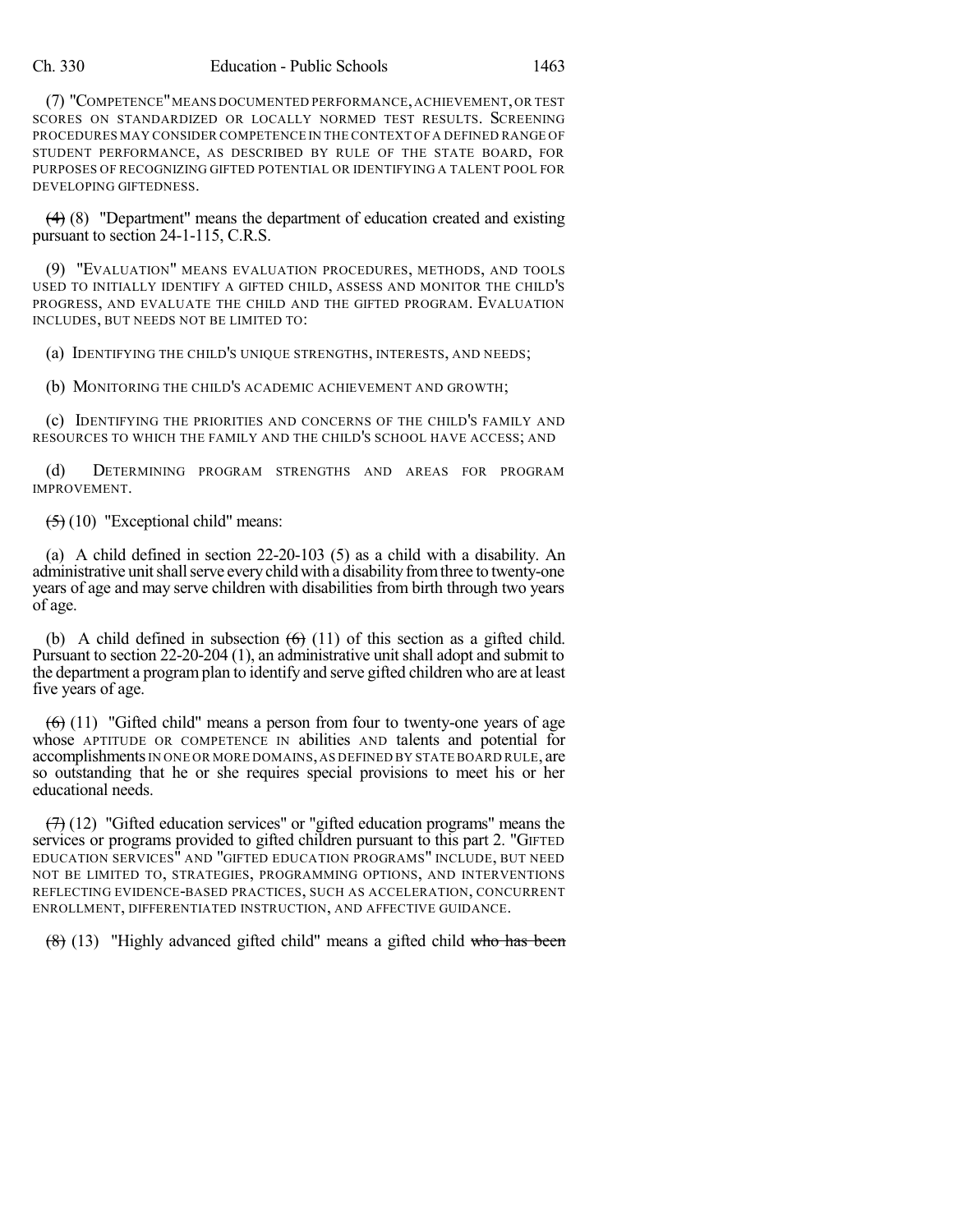identified by THAT an administrative unit, using criteria and a process established by rules promulgated by THAT the state board PROMULGATES pursuant to section  $22-20-204$  (6), to be SECTION 22-20-204.5(4), HAS IDENTIFIED AS a highly advanced gifted child.

(14) "INDIVIDUAL CAREER AND ACADEMIC PLAN"MEANS THE PLAN CREATED FOR EACH STUDENT PURSUANT TO SECTIONS 22-30.5-525 AND 22-32-109 (1) (oo).

(15) "PROGRAM ELEMENTS" MEANS COMPONENTS OF A PROGRAM PLAN, WHICH INCLUDE, BUT NEED NOT BE LIMITED TO, DEFINITION, COMMUNICATION, IDENTIFICATION, PROGRAMMING, PERSONNEL, ACCOUNTABILITY, REPORTING, RECORD KEEPING, AND RESOLUTION OF DISAGREEMENTS.

(16) "PROGRAM PLAN"MEANS A COMPREHENSIVE AND COMPLETE NARRATIVE OF PROGRAM ELEMENTS DESCRIBED IN STATE BOARD RULES. A PROGRAM PLAN MUST INCLUDE, BUT NEED NOT BE LIMITED TO:

(a) THE PROCEDURES THE ADMINISTRATIVE UNIT WILL USE TO IDENTIFY GIFTED STUDENTS;

(b) THE PROGRAMMING AND DOCUMENTATION OPTIONS THAT THE ADMINISTRATIVE UNIT WILL IMPLEMENT IN OPERATING THE GIFTED PROGRAM; AND

(c) ACTIONS AND TOOLS FOR ENSURING ACCOUNTABILITY FOR THE ACADEMIC ACHIEVEMENT OF GIFTED CHILDREN AND FOR EVALUATING THE GIFTED PROGRAM, WHICH ACTIONS AND TOOLS ARE ALIGNED WITH STATE ACCOUNTABILITY AND PROGRAM EVALUATIONS.

(17) "QUALIFIED PERSON" OR "QUALIFIED PERSONNEL" MEANS AN EDUCATOR THAT HOLDS OR IS WORKING TOWARD ATTAINING A GIFTED EDUCATION LICENSE ENDORSEMENT, A DIRECTOR OF GIFTED EDUCATION LICENSE ENDORSEMENT, OR A MASTER'S DEGREE OR HIGHER IN GIFTED EDUCATION.

 $(9)$ (18) "School district" means a school district organized and existing pursuant to law, but shall not include a junior college district.

 $(10)(19)$  "State board" means the state board of education created and existing pursuant to section 1 of article IX of the state constitution.

**SECTION 3.** In Colorado Revised Statutes, **amend** 22-20-203 as follows:

**22-20-203. Administration - rules - state advisory committee.** (1) (a) THE DEPARTMENT SHALL ADMINISTER this part 2, shall be administered by the department. Administration of this part 2 shall include the recommendation WHICH INCLUDES RECOMMENDING to the state board of reasonable rules necessary to implement this part 2, including but not limited to:

(I) Procedures regarding the identification of gifted children and THE COLLECTION OF DATA ON THEIR AREAS OF GIFTEDNESS;

(II) Criteria for THAT administrative units to MUST satisfy in adopting program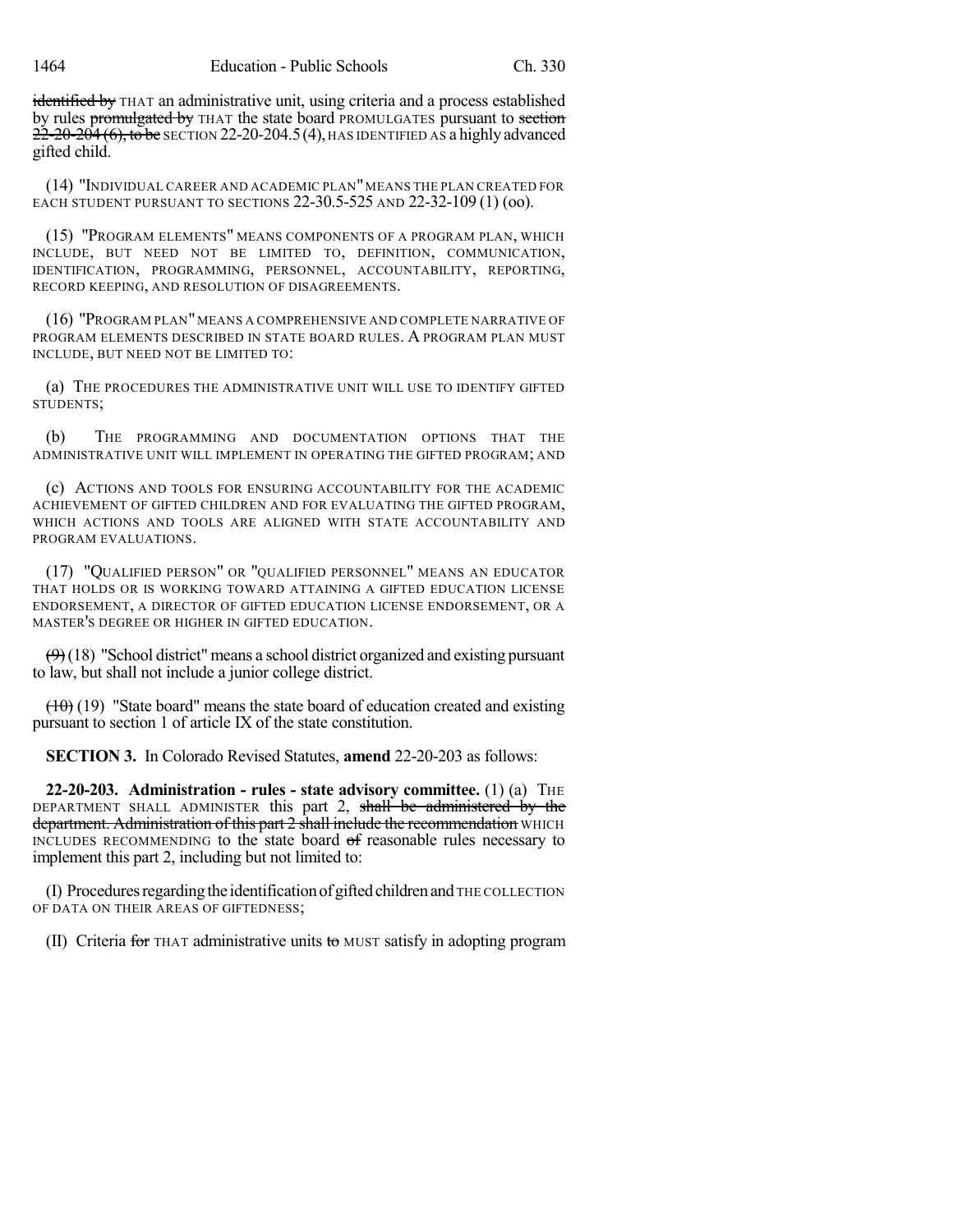plans to identify and serve gifted children;

(III) REQUIRED CONTENTS OF AN ADVANCED LEARNING PLAN AND THE PROCEDURES AND RESPONSIBILITIES FOR CREATING A GIFTED CHILD'S ADVANCED LEARNING PLAN;

(IV) STATEWIDE PROCEDURES TO ENSURE THE PORTABILITY OF A GIFTED CHILD'S IDENTIFICATION AS GIFTED;

(V) CRITERIA AND PROCEDURES TO ENSURE ACCOUNTABILITY FOR GIFTED STUDENTS' ACADEMIC ACHIEVEMENT AND FOR EVALUATION OF GIFTED EDUCATION PROGRAMS;

(VI) CRITERIA TO ENSURE ADMINISTRATIVE UNITS'ACCOUNTABILITY FOR ANNUAL GIFTED EDUCATION PROGRAM BUDGETS AND EXPENDITURES;

(VII) PROCEDURES FOR PARENT, FAMILY, AND STUDENT ENGAGEMENT AND COMMUNICATION WITH REGARD TO GIFTED EDUCATION PROGRAMS; AND

(VIII) PROCEDURES THAT AN ADMINISTRATIVE UNIT MUST USE IN RESOLVING DISAGREEMENTS WITH PARENTS.

(b) The state board shall adopt appropriate recommendations as rules to implement this part 2 following public comment and hearing. The rules promulgated by THAT the state board shall PROMULGATES MUST be in accord with the legislative declaration set forth in section 22-20-201. THE STATE BOARD RULES THAT ARE IN EFFECT TO IMPLEMENT THIS PART 2 BEFORE THE EFFECTIVE DATE OF THIS SECTION, AS AMENDED, MAY CONTINUE IN EFFECT AFTER THAT DATE TO THE EXTENT THE STATE BOARD FINDS THAT THE RULES CONTINUE TO BE APPROPRIATE,AND THE STATE BOARD SHALL PROMULGATE PURSUANT TO THE "STATE ADMINISTRATIVE PROCEDURE ACT", ARTICLE 4 OF TITLE 24, C.R.S., SUCH ADDITIONAL RULES AS MAY BE NECESSARY TO IMPLEMENT THIS PART 2.

(c) THE DEPARTMENT SHALL PROVIDE TO an administrative unit that provides GIFTED EDUCATION PROGRAM plans, programs, ADVANCED LEARNING PLANS, or services that do not comply with the STATE BOARD rules, adopted by the state board, will be provided by the department with a detailed analysis of any discrepancies noted along with specific recommendations for their correction TO CORRECT THE DISCREPANCIES. THE DEPARTMENT MUST ALLOCATE OR CONTINUE ALLOCATING TO THE ADMINISTRATIVE UNIT applicable federal and state funding will be provided or continued for a reasonable period of time, as determined by the department, to allow the administrative unit an opportunity to comply with such THE rules. An administrative unit may establish a claim for variance based upon ON conditions indigenous to or unique to the administrative unit.

(2) In order To implement the provisions of sections  $22\text{-}20\text{-}201$  and  $22\text{-}20\text{-}204$ THIS PART 2, the state board and the department may provide at their discretion, for such personnel WITHIN THE DEPARTMENT as ARE deemed necessary for such THESE purposes.

(3) THE GENERAL ASSEMBLY RECOGNIZES THAT, TO ASSIST THE STATE BOARD IN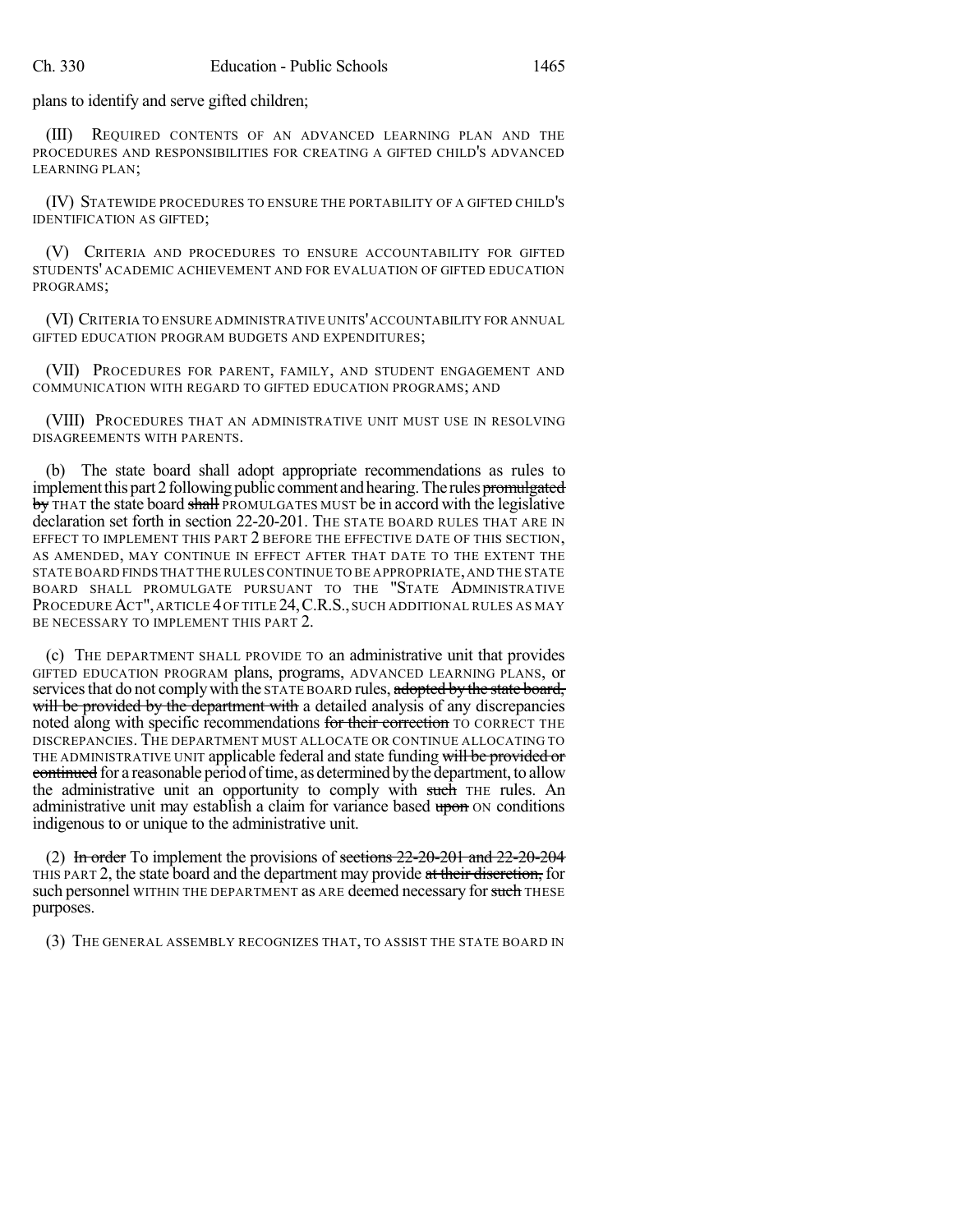PERFORMING ITS RESPONSIBILITIES IN IMPLEMENTING THIS PART 2,THE STATE BOARD HAS APPOINTED A STATE GIFTED EDUCATION ADVISORY COMMITTEE OF AN APPROPRIATE SIZE. ON AND AFTER THE EFFECTIVE DATE OF THIS SECTION, AS AMENDED, THE MEMBERSHIP OF THE ADVISORY COMMITTEE MUST CONTINUE TO INCLUDE REPRESENTATIVES FROM EACH CONGRESSIONAL DISTRICT IN THE STATE AND CONSIST OF PERSONS INVOLVED IN OR CONCERNED WITH THE EDUCATION OF GIFTED CHILDREN. THE STATE BOARD SHALL CONTINUE TO APPOINT MEMBERS FOR TERMS AS STATED IN THE BYLAWS OF THE ADVISORY COMMITTEE. MEMBERS OF THE ADVISORY COMMITTEE CONTINUE TO SERVE WITHOUT COMPENSATION BUT MAY RECEIVE REIMBURSEMENT FOR EXPENSES.

**SECTION 4.** In Colorado Revised Statutes, **repeal and reenact, with amendments,** 22-20-204 as follows:

**22-20-204. Gifted education - program plans - implementation - qualified personnel - local advisory committees.** (1) EACH ADMINISTRATIVE UNIT SHALL PROVIDE A GIFTED EDUCATION PROGRAM IN ACCORDANCE WITH THIS PART 2 AND THE RULES OF THE STATE BOARD. EACH ADMINISTRATIVE UNIT SHALL ADOPT A GIFTED EDUCATION PROGRAM PLAN THAT THE ADMINISTRATIVE UNIT CAN IMPLEMENT WITHIN THE LOCAL, STATE, AND FEDERAL MONEYS AND RESOURCES THAT ARE AVAILABLE TO THE ADMINISTRATIVE UNIT FOR GIFTED EDUCATION.EACH ADMINISTRATIVE UNIT SHALL SUBMIT THE PROGRAM PLAN TO THE DEPARTMENT, AS PROVIDED IN STATE BOARD RULE. AT A MINIMUM, EACH PROGRAM PLAN MUST:

(a) INCLUDE PROCEDURES FOR REPORTING DATA COLLECTION AND MAINTENANCE CONCERNING IMPLEMENTATION OF THE GIFTED EDUCATION PROGRAM;

(b) INCLUDE APPROPRIATE OPPORTUNITIES FOR CONCURRENT ENROLLMENT, AS PROVIDED IN ARTICLE 35 OF THIS TITLE, IF INDICATED BY A GIFTED CHILD'S ADVANCED LEARNING PLAN OR INDIVIDUAL CAREER AND ACADEMIC PLAN;

(c) SATISFY ANY CRITERIA ESTABLISHED BY RULES PROMULGATED BY THE STATE BOARD FOR THE IMPLEMENTATION OF THIS PART 2; AND

(d) BE CONSISTENT WITH THE ADVANCED LEARNING PLANS OF THE GIFTED CHILDREN THAT THE ADMINISTRATIVE UNIT IDENTIFIES.

(2) EACH ADMINISTRATIVE UNIT IS ALSO STRONGLY ENCOURAGED TO INCLUDE IN THE PROGRAM PLAN A UNIVERSAL SCREENING, AS DEFINED BY STATE BOARD RULE, OF ENROLLED STUDENTS NO LATER THAN SECOND GRADE TO IDENTIFY GIFTED CHILDREN AND A SECOND SCREENING OF GIFTED CHILDREN IN CONJUNCTION WITH THE CREATION OF EACH CHILD'S INDIVIDUAL CAREER AND ACADEMIC PLAN.

(3) TO IMPLEMENT THE PROGRAM PLAN THAT EACH ADMINISTRATIVE UNIT ADOPTS PURSUANT TO THIS SECTION, EACH ADMINISTRATIVE UNIT SHALL ENSURE THAT ITS CONSTITUENT SCHOOLS AND SCHOOL DISTRICTS MAKE AVAILABLE THE GIFTED EDUCATION SERVICES SPECIFIED IN EACH GIFTED CHILD'S ADVANCED LEARNING PLAN TO THE EXTENT DESCRIBED IN THE ADMINISTRATIVE UNIT'S PROGRAM PLAN.

(4) TO COMPLY WITH THIS SECTION, AN ADMINISTRATIVE UNIT MAY CONTRACT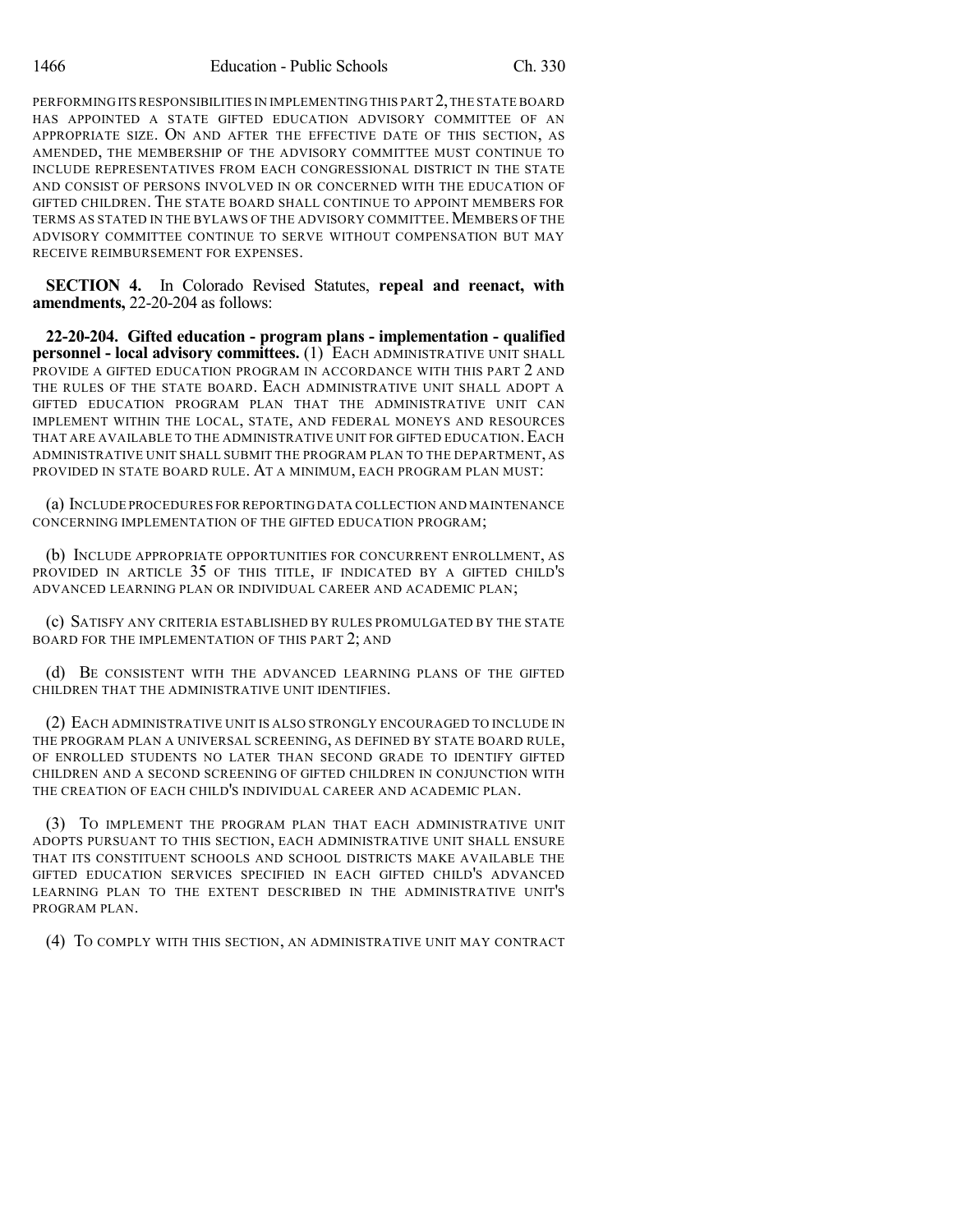WITH ONE OR MORE ADMINISTRATIVE UNITS TO ESTABLISH AND MAINTAIN GIFTED EDUCATION PROGRAMS FOR THE EDUCATION OF GIFTED CHILDREN, SHARING THE COSTS OF THE GIFTED EDUCATION PROGRAMS IN ACCORDANCE WITH THE TERMS OF THE CONTRACT. AN ADMINISTRATIVE UNIT THAT HAS FEWER THAN SIX CHILDREN WHO NEED A PARTICULAR KIND OF GIFTED EDUCATION PROGRAM MAY PURCHASE SERVICES FROM ONE OR MORE ADMINISTRATIVE UNITS THAT PROVIDE THE APPROPRIATE GIFTED EDUCATION PROGRAM.

(5) (a) EACH ADMINISTRATIVE UNIT SHALL MAKE A GOOD-FAITH EFFORT TO HIRE AND RETAIN ON AT LEAST A HALF-TIME BASIS AT LEAST ONE QUALIFIED PERSON IN GIFTED EDUCATION TO ADMINISTER THE ADMINISTRATIVE UNIT'S GIFTED PROGRAMS AND IMPLEMENT THE ADMINISTRATIVE UNIT'S PROGRAM PLAN. THE QUALIFIED PERSON MUST MEET THE QUALIFICATION STANDARDS SET BY RULE OF THE STATE BOARD.

(b) INSTITUTIONS OF HIGHER EDUCATION THAT ARE LOCATED WITHIN THE STATE ARE ENCOURAGED TO WORK WITH THE ADMINISTRATIVE UNITS, THE STATE BOARD, AND THE DEPARTMENT TO PROVIDE ENDORSEMENT AND DEGREE PROGRAMS, OTHER STAFF DEVELOPMENT, AND IN-SERVICE OPPORTUNITIES TO INCREASE THE NUMBER OF QUALIFIED PERSONS AND TO INCREASE THE CAPACITY OF ALL EDUCATORS TO IMPLEMENT EACH ADMINISTRATIVE UNIT'S GIFTED EDUCATION PROGRAM AND TO IMPLEMENT GIFTED STUDENTS' ADVANCED LEARNING PLANS.

(6) TO ASSIST AN ADMINISTRATIVE UNIT IN IMPLEMENTING ITS PROGRAM PLAN AND PROVIDING SERVICES TO GIFTED CHILDREN, EACH ADMINISTRATIVE UNIT IS STRONGLY ENCOURAGED TO ESTABLISH AND MAINTAIN A LOCAL ADVISORY COMMITTEE THAT INCLUDES PERSONS WHO ARE INVOLVED IN OR CONCERNED WITH GIFTED EDUCATION AND CONCERNED WITH IMPROVING THE DELIVERY OF AND COMMUNICATION CONCERNING GIFTED EDUCATION.

**SECTION 5.** In Colorado Revised Statutes, **add** 22-20-204.3 and 22-20-204.5 as follows:

**22-20-204.3. Identification of gifted children - advanced learning plans creation - rules.** (1) EACH ADMINISTRATIVE UNIT, THROUGH ITS PROGRAM PLAN, SHALL USE AN IDENTIFICATION ASSESSMENT AND REVIEW BY A TEAM, AS DESCRIBED IN STATE BOARD RULE,TO IDENTIFY GIFTED CHILDREN.THE TEAM SHALL USE A BODY OF EVIDENCE UPON WHICH TO BASE THE DETERMINATION OF GIFTEDNESS, WHICH EVIDENCE MUST INCLUDE, AT A MINIMUM, THE IDENTIFICATION ASSESSMENT RESULTS,PARENTAL INPUT AND MULTIPLE TYPES OF MEASURES AND DATA SOURCES.

(2) WHEN A CHILD IS IDENTIFIED AS GIFTED, THE ADMINISTRATIVE UNIT SHALL ENSURE THAT AN ADVANCED LEARNING PLAN IS CREATED FOR THE CHILD, WHICH SPECIFIES THE PROGRAMMING, SERVICES, AND INTERVENTIONS THAT CORRESPOND TO THE CHILD'S STRENGTHS AND NEEDS. THE ADMINISTRATIVE UNIT SHALL IMPLEMENT EACH GIFTED CHILD'S ADVANCED LEARNINGPLAN IN ACCORDANCE WITH THE ADMINISTRATIVE UNIT'S PROGRAM PLAN.

(3) THE STATE BOARD SHALL PROMULGATE RULES THAT SPECIFY THE PROCEDURES AND CRITERIA FOR IDENTIFYING GIFTED CHILDREN AND CREATING ADVANCED LEARNING PLANS.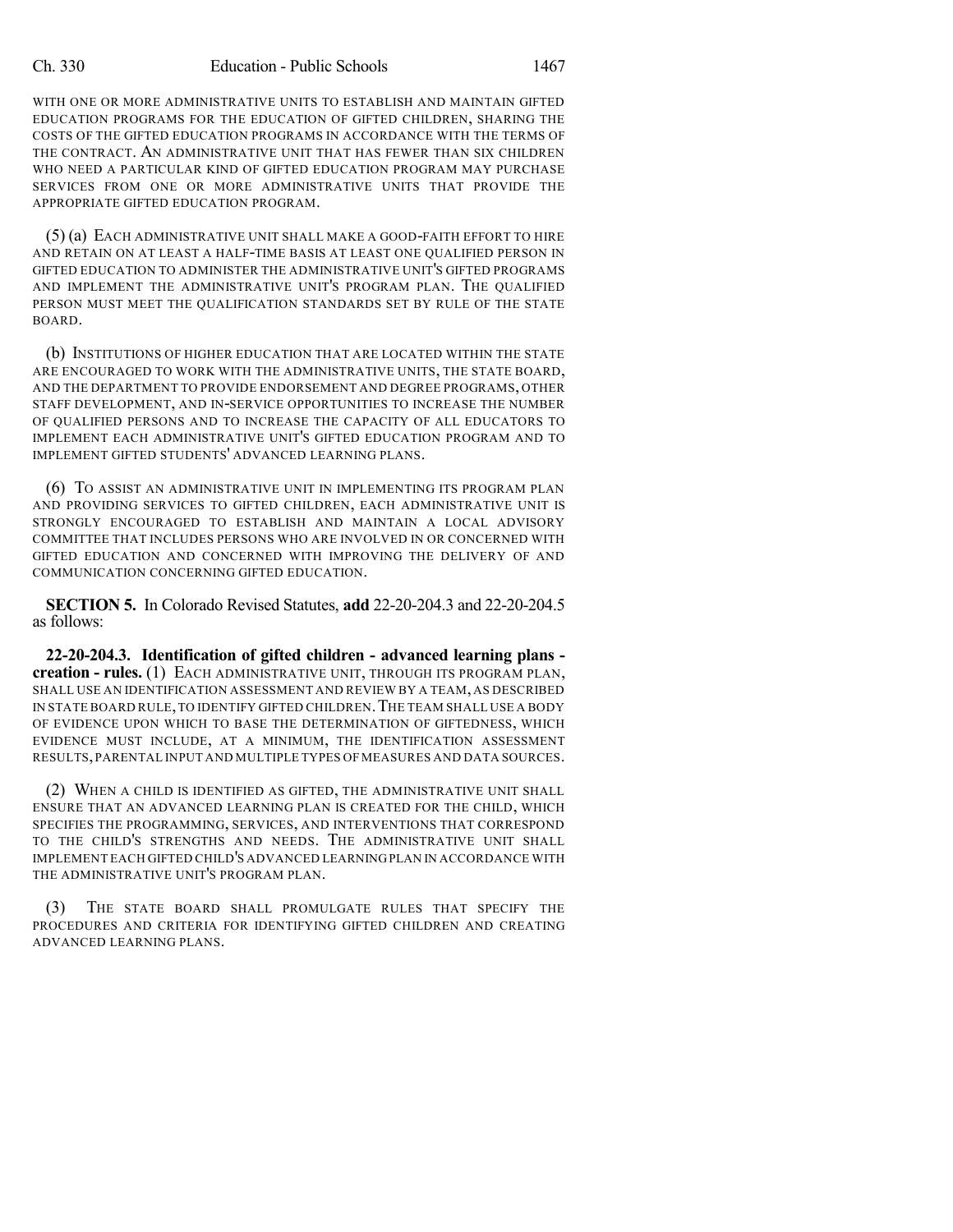**22-20-204.5. Highly advanced gifted children - identification - rules legislative declaration.**(1)(a) IN ADOPTING AND IMPLEMENTING A PROGRAM PLAN TO IDENTIFY AND SERVE GIFTED CHILDREN PURSUANT TO SECTION 22-20-204, EACH ADMINISTRATIVE UNIT MAY INCLUDE IN ITS PROGRAM PLAN PROVISIONS TO IDENTIFY AND SERVE HIGHLY ADVANCED GIFTED CHILDREN WHO ARE:

(I) FOUR YEARS OF AGE AND FOR WHOM EARLY ACCESS TO KINDERGARTEN IS DEEMED APPROPRIATE BY THE ADMINISTRATIVE UNIT; AND

(II) FIVE YEARS OF AGE AND FOR WHOM EARLY ACCESS TO FIRST GRADE IS DEEMED APPROPRIATE BY THE ADMINISTRATIVE UNIT.

(b) IN MAKING DETERMINATIONS PURSUANT TO PARAGRAPH (a) OF THIS SUBSECTION  $(1)$ , AN ADMINISTRATIVE UNIT SHALL APPLY THE CRITERIA AND PROCESS ESTABLISHED BY RULES PROMULGATED BY THE STATE BOARD PURSUANT TO SUBSECTION (4) OF THIS SECTION.

(2) IF AN ADMINISTRATIVE UNIT INCLUDES IN ITS PROGRAM PLAN PROVISIONS TO IDENTIFY AND SERVE HIGHLY ADVANCED GIFTED CHILDREN AS DESCRIBED IN SUBSECTION (1) OF THIS SECTION, THE ADMINISTRATIVE UNIT MUST MAKE AVAILABLE TO A PERSON UPON REQUEST THE ADMINISTRATIVE UNIT'S CRITERIA AND PROCESS FOR IDENTIFYING A HIGHLY ADVANCED GIFTED CHILD FOR WHOM EARLY ACCESS TO KINDERGARTEN OR FIRST GRADE IS DEEMED APPROPRIATE. AT A MINIMUM, THE ADMINISTRATIVE UNIT MUST PROVIDE THE TIME FRAMES, DEADLINES, AND ANY SPECIFIC TESTS AND THRESHOLD SCORES THAT THE ADMINISTRATIVE UNIT USES TO IDENTIFY AND MAKE A FINAL DETERMINATION CONCERNING A HIGHLY ADVANCED GIFTED CHILD.

(3) IF AN ADMINISTRATIVE UNIT INCLUDES IN ITS PROGRAM PLAN PROVISIONS TO IDENTIFY AND SERVE HIGHLY ADVANCED GIFTED CHILDREN AS DESCRIBED IN SUBSECTION (1)OF THIS SECTION,THE ADMINISTRATIVE UNIT MAY CHARGE A FEE FOR ANY ASSESSMENTS OR OTHER PROCEDURES THAT THE ADMINISTRATIVE UNIT PERFORMS TO IDENTIFY A HIGHLY ADVANCED GIFTED CHILD FOR WHOM EARLY ACCESS TO KINDERGARTEN OR FIRST GRADE IS DEEMED APPROPRIATE; EXCEPT THAT AN ADMINISTRATIVE UNIT SHALL NOT CHARGE A FEE FOR ANY ASSESSMENTS OR OTHER PROCEDURES IF THE CHILD WHO IS THE SUBJECT OF THE ASSESSMENTS OR OTHER PROCEDURES IS ELIGIBLE FOR A FREE OR REDUCED-PRICE MEAL PURSUANT TO THE FEDERAL "NATIONAL SCHOOL LUNCH ACT", 42 U.S.C. SEC. 1751 ET SEQ.

(4) (a) THE STATE BOARD SHALL PROMULGATE RULES TO ESTABLISH CRITERIA AND A PROCESS THAT AN ADMINISTRATIVE UNIT MUST USE, PURSUANT TO SUBSECTION (1) OF THIS SECTION, TO MAKE DETERMINATIONS REGARDING THE ADVANCED PLACEMENT OF HIGHLY ADVANCED GIFTED CHILDREN.

(b) AT A MINIMUM, THE CRITERIA ESTABLISHED BY RULES MUST INCLUDE CONSIDERATION OF A CHILD'S:

(I) APTITUDE;

(II) ACHIEVEMENT;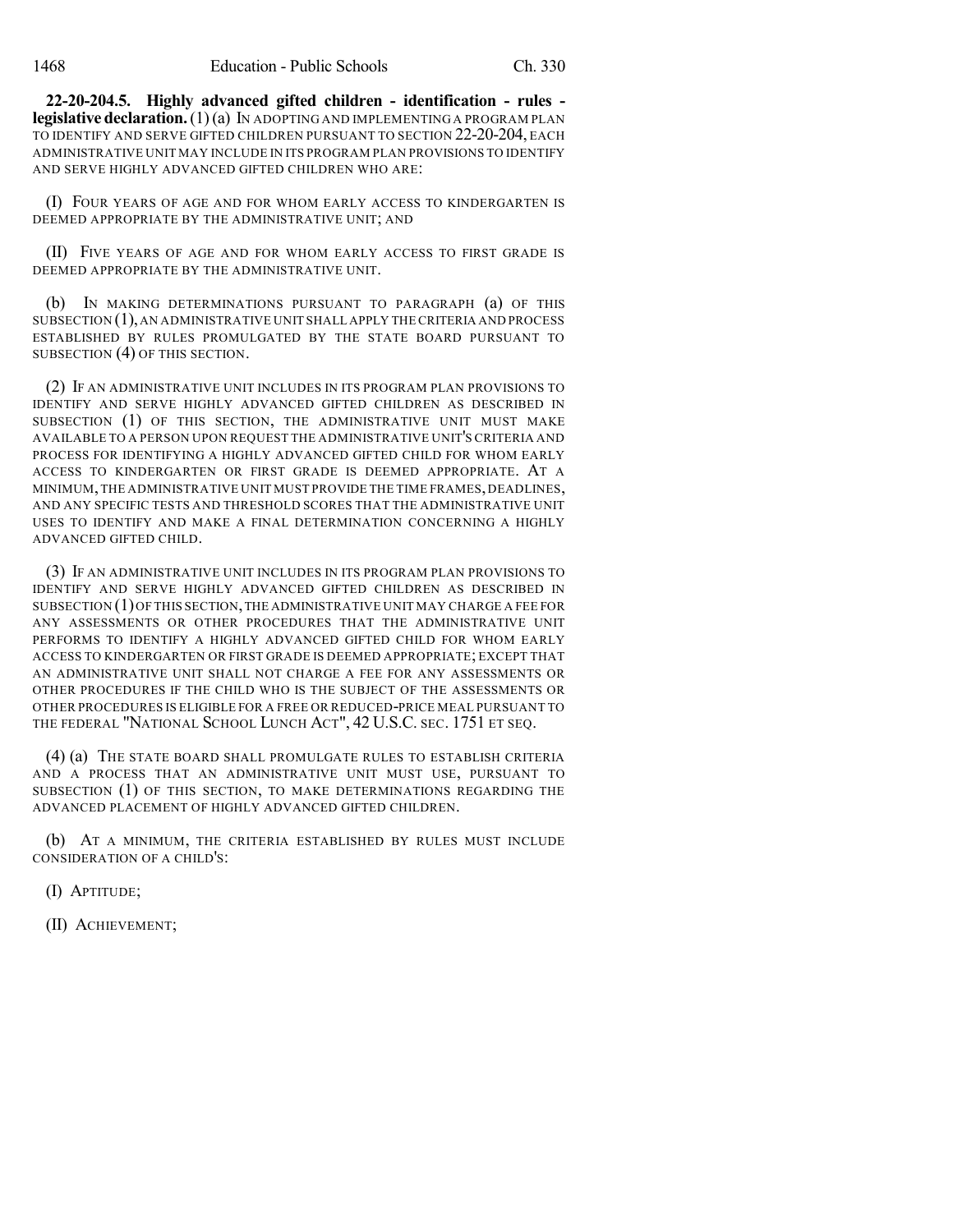(III) PERFORMANCE;

(IV) READINESS FOR ADVANCED PLACEMENT;

(V) OBSERVABLE SOCIAL BEHAVIOR;

(VI) MOTIVATION TO LEARN; AND

(VII) SUPPORT FROM PARENTS, TEACHERS, AND SCHOOL ADMINISTRATORS.

(c) THE PROCESS ESTABLISHED BY RULES MUST INCLUDE:

(I) A TIMELINE ACCORDING TO WHICH A CHILD'S PARENTS MAY APPLY FOR ADVANCED PLACEMENT FOR THE CHILD;

(II) A DESCRIPTION OF THE ADMINISTRATIVE UNIT PERSONNEL WHO ARE INVOLVED IN THE PROCESS OF IDENTIFYING HIGHLY ADVANCED GIFTED CHILDREN FOR WHOM ADVANCED PLACEMENT IS APPROPRIATE;

(III) A DESCRIPTION OF HOW THE ADMINISTRATIVE UNIT PERSONNEL MUST EVALUATE EACH CHILD FOR WHOM THE CHILD'S PARENTS ARE SEEKING ADVANCED PLACEMENT;

(IV) A DESCRIPTION OF THE ENTIRE BODY OF EVIDENCE THAT THE ADMINISTRATIVE UNIT PERSONNEL MUST USE TO EVALUATE EACH CHILD FOR WHOM THE CHILD'S PARENTS ARE SEEKING ADVANCED PLACEMENT;

(V) A DESCRIPTION OF HOW ADMINISTRATIVE UNIT PERSONNEL MUST COLLABORATIVELY MAKE DECISIONS CONCERNING THE ADVANCED PLACEMENT OF HIGHLY ADVANCED GIFTED CHILDREN; AND

(VI) A DESCRIPTION OF HOW AN ADMINISTRATIVE UNIT MUST MONITOR THE PERFORMANCE OF A CHILD WHO HAS RECEIVED AN ADVANCED PLACEMENT PURSUANT TO THIS SECTION.

(5) THE GENERAL ASSEMBLY HEREBY FINDS AND DECLARES THAT, FOR PURPOSES OF SECTION 17OF ARTICLE IXOF THE STATE CONSTITUTION,PROVISIONS TO IDENTIFY AND SERVE HIGHLY ADVANCED GIFTED CHILDREN WHO ARE FOUR YEARS OFAGE AND FOR WHOM EARLY ACCESS TO KINDERGARTEN IS DEEMED APPROPRIATE BY AN ADMINISTRATIVE UNIT OR WHO ARE FIVE YEARS OF AGE AND FOR WHOM EARLY ACCESS TO FIRST GRADE IS DEEMED APPROPRIATE BY AN ADMINISTRATIVE UNIT ARE IMPORTANT ELEMENTS OF ACCOUNTABLE EDUCATION REFORM AND EXPANDING THE AVAILABILITY OF PRESCHOOL AND KINDERGARTEN PROGRAMS AND MAY THEREFORE RECEIVE FUNDING FROM THE STATE EDUCATION FUND CREATED IN SECTION 17(4)OF ARTICLE IX OF THE STATE CONSTITUTION.

**SECTION 6.** In Colorado Revised Statutes, **repeal and reenact, with amendments,** 22-20-205 as follows:

**22-20-205. Gifted education - funding.** (1) FOR EACH FISCAL YEAR, THE APPROPRIATIONS THAT THE GENERAL ASSEMBLY MAKES TO FUND PROGRAMS FOR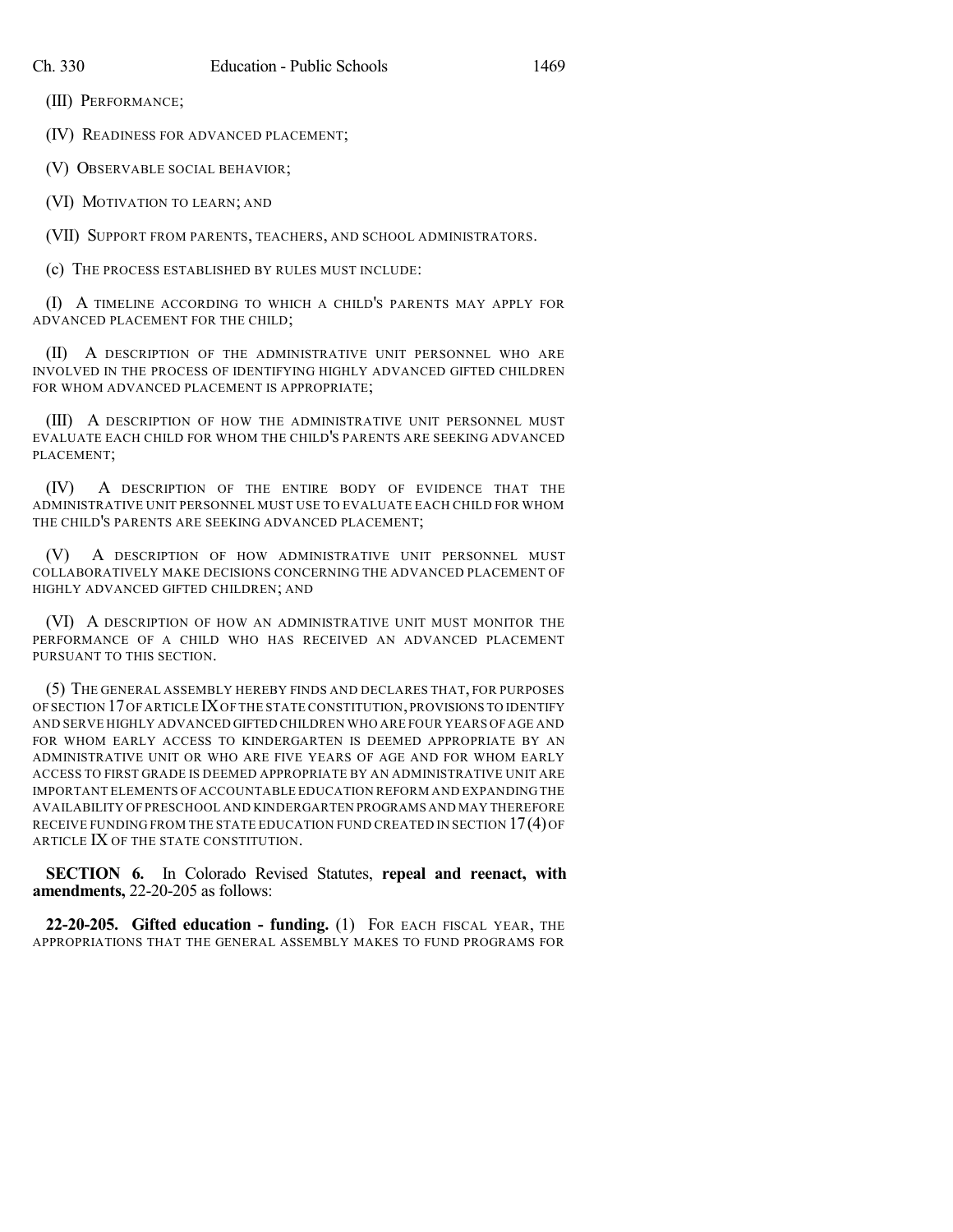GIFTED CHILDREN MUST BE DESIGNATED BY A SEPARATE LINE ITEM IN THE ANNUAL GENERAL APPROPRIATION ACT. THE MONEYS THAT THE GENERAL ASSEMBLY APPROPRIATES FOR GIFTED EDUCATION PROGRAMS MUST SUPPLEMENT, NOT SUPPLANT, FUNDING FOR PROGRAMS FOR STUDENTS WITH DISABILITIES.

(2) (a) THE GENERAL ASSEMBLY SHALL APPROPRIATE MONEYS TO OFFSET THE COSTS INCURRED BY ADMINISTRATIVE UNITS IN:

(I) CONDUCTING A UNIVERSAL SCREENING OF ENROLLED STUDENTS NO LATER THAN SECOND GRADE TO IDENTIFY GIFTED CHILDREN AND A SECOND SCREENING OF GIFTED CHILDREN IN CONJUNCTION WITH THE CREATION OF EACH CHILD'S INDIVIDUAL CAREER AND ACADEMIC PLAN;

(II) EMPLOYING A QUALIFIED PERSON IN GIFTED EDUCATION AS DESCRIBED IN SECTION 22-20-204 (4) (a).

(b) AN ADMINISTRATIVE UNIT MAY CONDUCT EITHER OR BOTH THE UNIVERSAL SCREENING OF ENROLLED STUDENTS NO LATER THAN SECOND GRADE AND THE SECOND SCREENING IN CONJUNCTION WITH THE CREATION OF EACH CHILD'S INDIVIDUAL CAREER AND ACADEMIC PLAN. AN ADMINISTRATIVE UNIT MAY APPLY TO THE DEPARTMENT FOR A GRANT FOR THE SCREENINGS IT CONDUCTS. THE DEPARTMENT SHALL DISTRIBUTE MONEYS APPROPRIATED FOR THE COSTS OF CONDUCTING THE SCREENINGS TO EACH ADMINISTRATIVE UNIT THAT APPLIES FOR A GRANT.THE AMOUNT OFEACH GRANT MUST BE BASED ON THE NUMBER OF STUDENTS WHO PARTICIPATE IN THE SCREENING AND THE PER PUPIL COST OF THE SCREENING.

(c) AN ADMINISTRATIVE UNIT THAT HIRES A QUALIFIED PERSON ON AT LEAST A HALF-TIME BASIS TO ADMINISTER THE ADMINISTRATIVE UNIT'S GIFTED PROGRAMS AND IMPLEMENT THE ADMINISTRATIVE UNIT'S PROGRAM PLAN MAY APPLY TO THE DEPARTMENT FOR A GRANT TO OFFSET THE COSTS INCURRED IN EMPLOYING THE QUALIFIED PERSON ON A HALF-TIME BASIS. THE DEPARTMENT SHALL DISTRIBUTE MONEYS APPROPRIATED FOR THE COSTS OF EMPLOYING QUALIFIED PERSONS ON A HALF-TIME BASIS TO EACH ADMINISTRATIVE UNIT THAT APPLIES FOR A GRANT. THE AMOUNT OF EACH GRANT MUST BE EQUAL TO THE COSTS INCURRED BY THE APPLYING ADMINISTRATIVE UNIT IN EMPLOYING THE QUALIFIED PERSON ON A HALF-TIMEBASIS.

(d) THE STATE BOARD SHALL PROMULGATE RULES AS NECESSARY TO IMPLEMENT PARAGRAPHS (b) AND (c) OF THIS SUBSECTION (2), INCLUDING BUT NOT LIMITED TO, RULES TO SPECIFY THE DEADLINE BY WHICH ADMINISTRATIVE UNITS MUST APPLY FOR GRANTS PURSUANT TO PARAGRAPHS  $(b)$  and  $(c)$  of this subsection  $(2)$ . The DEPARTMENT SHALL DISTRIBUTE ANY AMOUNT REMAINING OF THE MONEYS APPROPRIATED FOR PURPOSES OF PARAGRAPHS  $(b)$  AND  $(c)$  OF THIS SUBSECTION  $(2)$ TO ADMINISTRATIVE UNITS IN THE SAME MANNER THAT IT DISTRIBUTES THE MONEYS APPROPRIATED PURSUANT TO SUBSECTION  $(1)$  OF THIS SECTION. NOTWITHSTANDING ANY PROVISION OF THIS SECTION TO THE CONTRARY, IN A BUDGET YEAR IN WHICH THE GENERAL ASSEMBLY DOES NOT APPROPRIATE MONEYS PURSUANT TO PARAGRAPH (a) OF THIS SUBSECTION (2) IN AN AMOUNT THAT IS SUFFICIENT TO FULLY FUND THE GRANTS AUTHORIZED IN PARAGRAPH (b) OR (c) OF THIS SUBSECTION (2), THE DEPARTMENT SHALL DISTRIBUTE MONEYS TO GRANT APPLICANTS, SUBJECT TO THE AVAILABLE APPROPRIATIONS, BASED ON THE ORDER IN WHICH IT RECEIVES APPLICATIONS.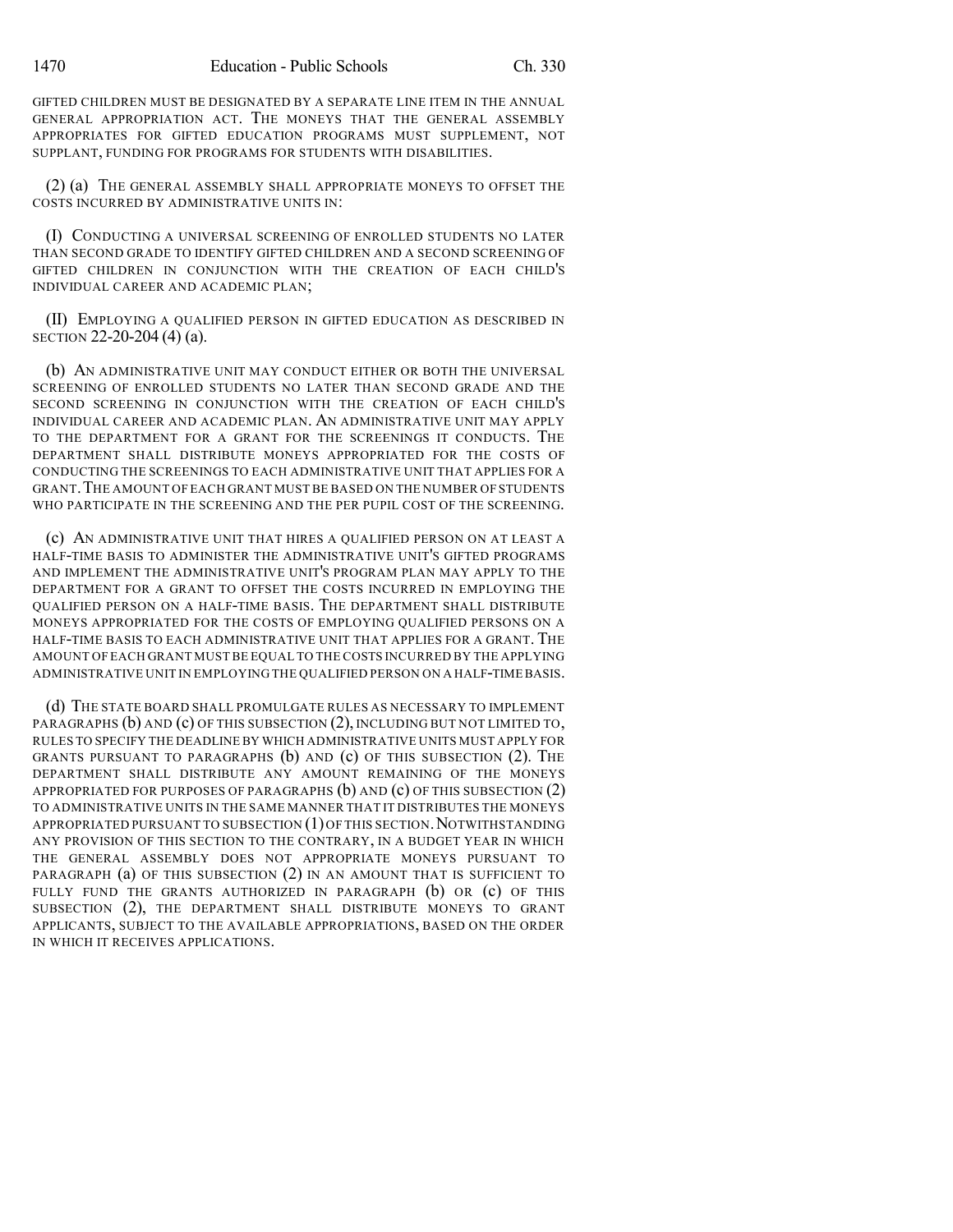(e) IF AN ADMINISTRATIVE UNIT IS CONDUCTING THE UNIVERSAL SCREENING AND THE SECOND SCREENING OR EMPLOYING A QUALIFIED PERSON IN GIFTED EDUCATION BEFORE THE EFFECTIVE DATE OF THIS SECTION AS REPEALED AND REENACTED, THE ADMINISTRATIVE UNIT MUST USE THE MONEYS RECEIVED PURSUANT TO PARAGRAPH (b) OR (c) OF THIS SUBSECTION (2) FOR OTHER COSTS INCURRED IN IMPLEMENTING THE ADMINISTRATIVE UNIT'S GIFTED EDUCATION PROGRAM AS PROVIDED IN SUBSECTION (4) OF THIS SECTION.

(3) AN ADMINISTRATIVE UNIT MAY NOT REFUSE TO ACCEPT STATE OR FEDERAL MONEYS FOR IMPLEMENTING A PROGRAM PLAN, BUT SHALL ADOPT AND IMPLEMENT A PROGRAM PLAN THAT THE ADMINISTRATIVE UNIT CAN IMPLEMENT WITHIN THE LOCAL, STATE, AND FEDERAL MONEYS AND RESOURCES THAT ARE AVAILABLE TO THE ADMINISTRATIVE UNIT FOR GIFTED EDUCATION.

(4) AN ADMINISTRATIVE UNIT MAY USE FUNDING FOR GIFTED EDUCATION PROGRAMS ONLY FOR THE COSTS ASSOCIATED WITH:

(a) APPROPRIATELY LICENSED AND ENDORSED PERSONNEL;

(b) PROGRAMMING OPTIONS AND COUNSELING RELATED TO SERVING GIFTED CHILDREN;

(c) MATERIALS USED IN SERVING GIFTED CHILDREN;

(d) PROFESSIONAL DEVELOPMENT FOR PERSONNEL WHO SERVE GIFTED CHILDREN; AND

(e) THE DIRECT ADMINISTRATIVE COSTS AND OTHER LIMITED EXPENDITURES, AS DEFINED BY STATE BOARD RULE, THAT THE ADMINISTRATIVE UNIT INCURS IN IMPLEMENTING THE GIFTED EDUCATION PROGRAM.

**SECTION 7.** In Colorado Revised Statutes, **repeal and reenact, with amendments,** 22-20-206 as follows:

**22-20-206. Length of gifted education program.** AN ADMINISTRATIVE UNIT SHALL ENSURE THAT ITS GIFTED EDUCATION PROGRAM PROVIDES PROGRAMS AND SERVICES FOR GIFTED CHILDREN FOR AT LEAST THE NUMBER OF DAYS CALENDARED FOR THE SCHOOL YEAR BY EACH SCHOOL DISTRICT IN WHICH THE ADMINISTRATIVE UNIT PROVIDES THE GIFTED EDUCATION PROGRAM.

**SECTION 8.** In Colorado Revised Statutes, 22-7-402, **amend** (8.5) as follows:

**22-7-402. Definitions.** As used in this part 4, unless the context otherwise requires:

(8.5) "Exceptional students" means those students defined in section 22-20-103 (5) as children with disabilities and students defined in section  $22\n-20\n-202$  (6) SECTION 22-20-202 (11) as gifted children.

**SECTION 9.** In Colorado Revised Statutes, 22-11-301, **amend** (3)(f) as follows: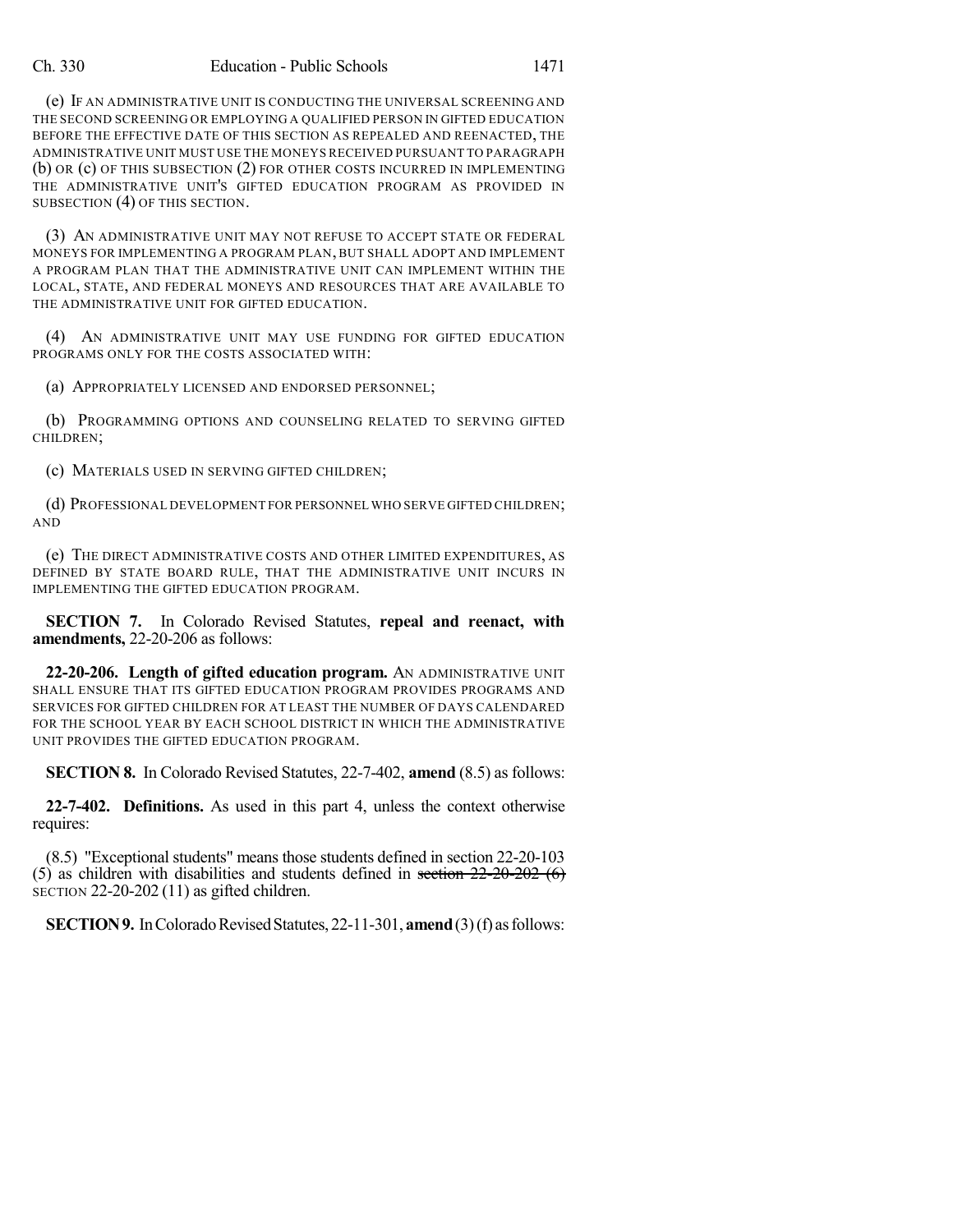**22-11-301. School district accountability committees - creation membership.** (3) If a local school board appoints the members of the school district accountability committee, the local school board, to the extent practicable, shall ensure that the parents who are appointed reflect the student populations that are significantly represented within the school district. Said student populations may include, but need not be limited to:

(f) Students who are identified as gifted children as defined in section 22-20-202  $(6)$  SECTION 22-20-202 (11).

**SECTION 10.** In Colorado Revised Statutes, 22-11-401, **amend** (1) (d) (VI) as follows:

**22-11-401. School accountability committee - creation - qualifications elections.** (1) (d) If the local school board or the institute determines that the members of a school accountability committee should be appointed, the appointing authority shall, to the extent practicable, appoint persons to serve on the school accountability committee who reflect the student populations that are significantly represented within the school. If the local school board or the institute determines that persons shall be elected to serve on the school accountability committee, the school principal shall encourage persons who reflect the student populations that are significantly represented within the school to seek election to the committee. Said student populations may include, but need not be limited to:

(VI) Students who are identified as gifted children, as defined in section 22-20-202 (6) SECTION 22-20-202 (11).

**SECTION 11.** In Colorado Revised Statutes, 22-20-103, **amend** (12) (b) as follows:

**22-20-103. Definitions.** As used in this part 1, unless the context otherwise requires:

(12) "Exceptional child" means:

(b) A child defined in section  $22-20-202$  (6) SECTION 22-20-202 (11) as a gifted child. Pursuant to section 22-20-204 (1), an administrative unit shall adopt and submit to the department a program plan to identify and serve gifted children who are at least five years of age.

**SECTION 12.** In Colorado Revised Statutes, 22-54-103, **amend** (10) (a) (IV)  $(B)$  and  $(10)$   $(b)$   $(I)$   $(B)$  as follows:

**22-54-103. Definitions.** As used in this article, unless the context otherwise requires:

(10) (a) (IV) (B) For purposes of determining pupil enrollment in first grade for the 2007-08 budget year and each budget year thereafter, in addition to the pupils counted pursuant to sub-subparagraph  $(A)$  of this subparagraph (IV), a district may count and receive funding for a pupil who is enrolled in first grade who is at least five years old on or before October 1 of the applicable budget year if the pupil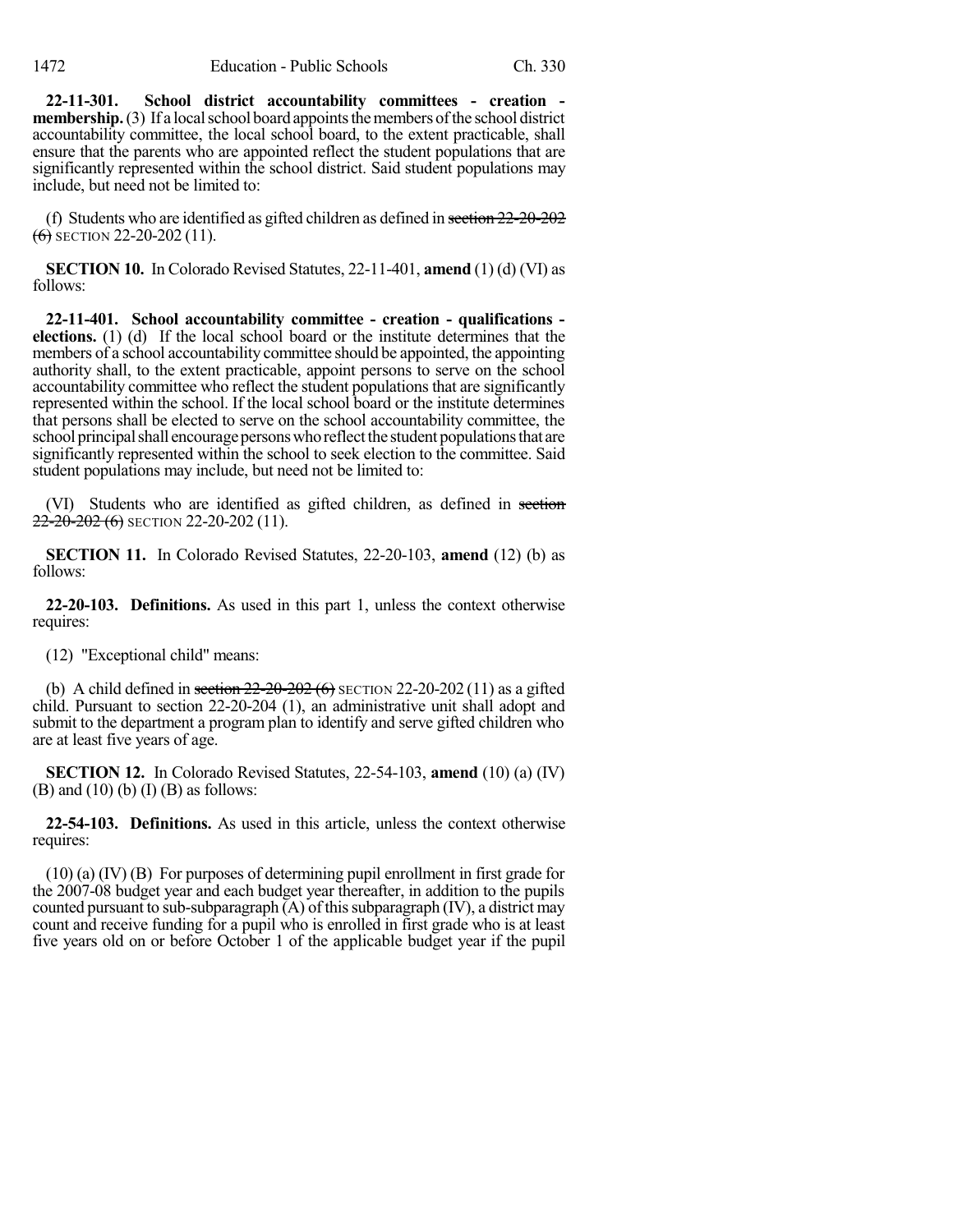attended at least one hundred twenty days of kindergarten in a state other than Colorado. A district may also receive funding for a pupil who is five years old and who has been identified bythe district or an administrative unit as a highlyadvanced gifted child for whom early access to first grade is appropriate, as provided in section 22-20-204 SECTION 22-20-204.5.

(b)(I) Apupil enrolled in a kindergarten educational programpursuant to section  $22-32-119(1)$  shall be counted as not more than a half-day pupil; except that, if the pupil does not advance to first grade, pursuant to section 22-7-1207, after completing one year of enrollment in a kindergarten educational program, the pupil shall be counted as a full-day pupil for the second year in which he or she is enrolled in the kindergarten educational program. For the 2005-06 budget year and each budget year thereafter, a district shall count and receive funding only for pupils enrolled in a kindergarten educational program who are:

(B) Four years old as of October 1 of the applicable budget year and who have been identified by an administrative unit to be highly advanced gifted children for whom early access to kindergarten is appropriate, as provided in section 22-20-204 SECTION 22-20-204.5.

**SECTION 13.** In Colorado Revised Statutes, 22-54.5-103, amend as it will take **effect upon proclamation of the governor** (26) (b) (II) (B) and (26) (b) (III) (C) as follows:

**22-54.5-103. Definitions - repeal.** As used in this article, unless the context otherwise requires:

 $(26)$ (b) For purposes of this article, the membership of a local education provider includes:

(II) A pupil who is enrolled in a kindergarten educational programbut only if the pupil is:

(B) Four years of age as of October 1 of the applicable averaging period, and the local education provider or an administrative unit has identified the pupil as a highly advanced gifted child for whom early access to kindergarten is appropriate, as provided in section 22-20-204 SECTION 22-20-204.5;

(III) A pupil who is enrolled in first grade, but only if the pupil is:

(C) At least five years of age on or before October 1 of the applicable averaging period, and the local education provider or an administrative unit hasidentified the pupil as a highly advanced gifted child for whom early access to first grade is appropriate, as provided in section 22-20-204 SECTION 22-20-204.5;

**SECTION 14. Appropriation.** In addition to any other appropriation, there is hereby appropriated, out of any moneys in the state education fund created in section 17 (4) (a) of article IX of the state constitution, not otherwise appropriated, to the department of education, for the fiscal year beginning July 1,  $20\overline{1}4$ , the sum of \$1,903,178 and 1.0 FTE, orso much thereof as may be necessary, to be allocated to the categorical program for special education programs for gifted and talented